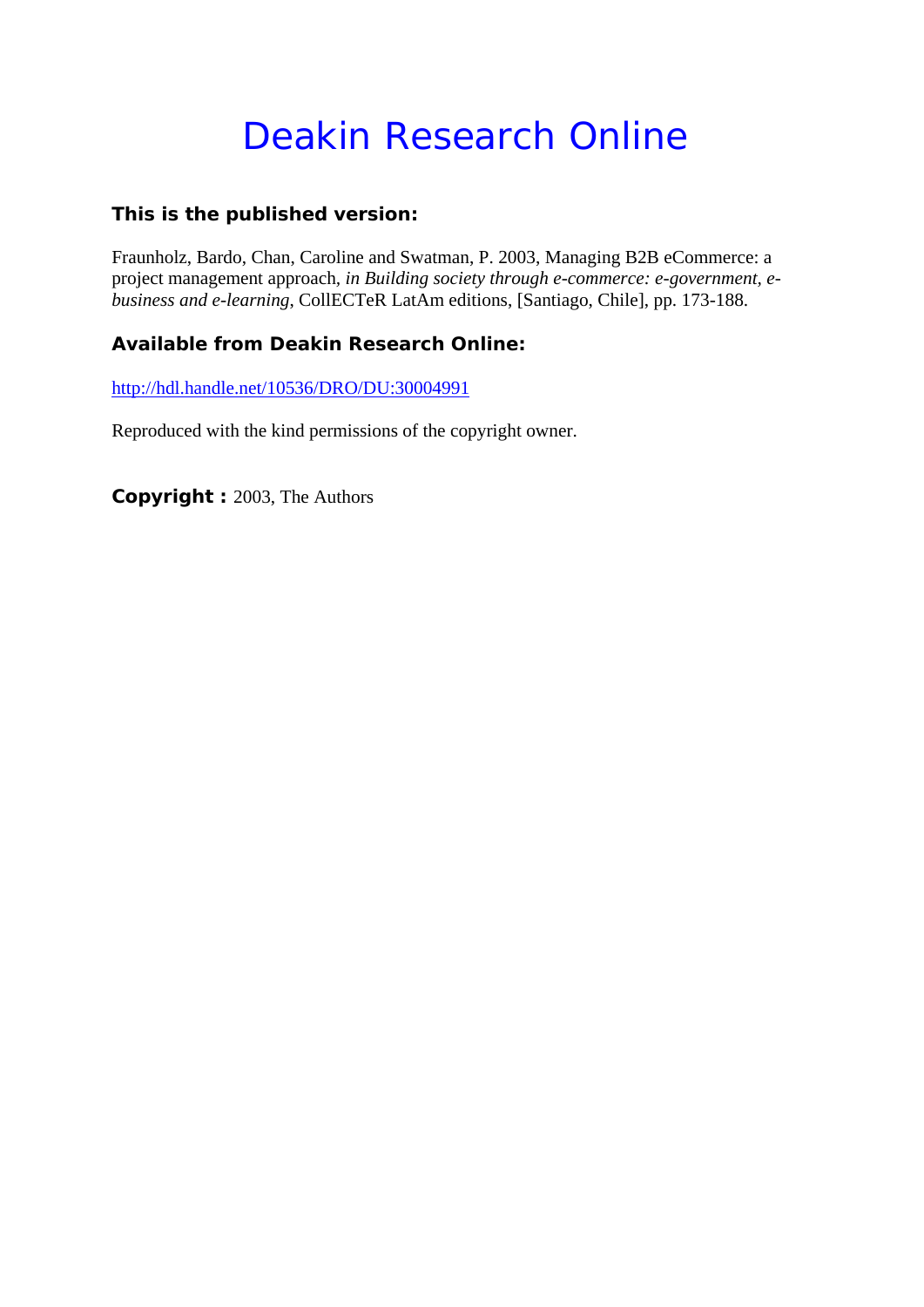## **Managing B2B eCommerce: A Project Management Approach**

## **Bardo Fraunholz**

Deakin University 221 Burwood Highway, Burwood, Victoria 3125 Australia bardo@deakin.edu.au

## **Caroline Chan**

Deakin University 221 Burwood Highway, Burwood, Victoria 3125 Australia carchan@deakin.edu.au

## **Paula M. C. Swatman**

University of Koblenz-Landau Universitätsstr. 1, 56070 Koblenz, Germany and

Deakin University 221 Burwood Highway, Burwood, Victoria 3125 Australia paula.swatman@uni-koblenz.de

#### **Abstract:**

*Despite the significant literature in strategic I.S. planning and software project management, less is known about the issues involved in developing eCommerce projects. This paper introduces a new strategy for managing business-fa-business (B2BJ eCommerce projects. We identify the specific needs of eCommerce application development and show how 'traditional' project management techniques can be modified to optimise the creation and implementation of e-commerce applications, making use of a real-world case study of an eCommerce pioneer to highlight the issues under discussion. We argue that the suggested approach enables not only the more effective development of such projects, but also improves their chances for success, while being nwre cost-effective and transparent.* 

#### **Keywords:**

*B2B, eCommerce, Project management, Process model, Information Systems*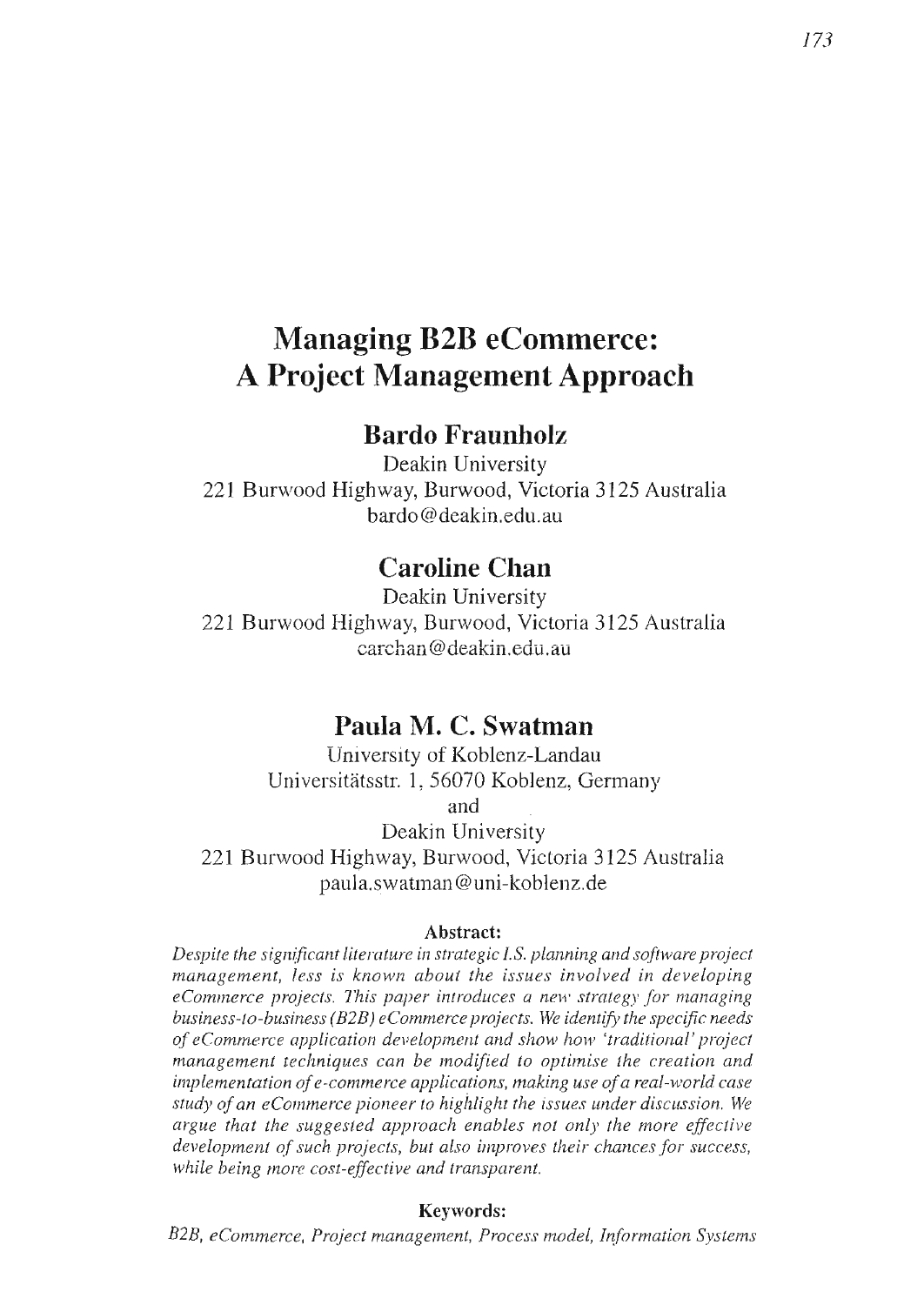#### **1. INTRODUCTION**

As any project manager knows, getting involved in IS projects can be a bleak experience. Research by the Standish Group has shown that more than 40% of projects are cancelled before completion and 33% of the remaining projects face overrun in time or budget (the "software crisis"). As more and more IS developments move onto the World Wide Web (the Web) the implementation and management of eCommerce projects becomes an increasingly important part of any software project manager's role. E-Commerce developments are amongst the most challenging of all software projects because of their integrated and inter-organisational nature as well as their faster development cycle time - and there is a pressing need to find an effective strategy to deal with this problem [21, 24, 25]. The many differences existing between "traditional" software projects and eCommerce projects make it clear that there is a need for a paradigm shift away from the traditional techniques for IS implementation (16] towards alternate management principles.

B2B eCommerce is an integrated information system used by two or more participant organisations [28] which agree to exchange their business information and processes electronically. **In** the earliest days of inter-organisational systems (lOS), relationships tended to exist primarily between long-term partners (usually suppliers and customers), although the rise of Internet-based eCommerce has led to the development of a wider variety of eCommerce relationships, of which the two major types are business-to-business (B2B) and business-to-consumer  $(B2C)^1$ . While both these eCommerce types are important and evolving, this paper focuses on B2B eCommerce, which represents over 80% of all eCommerce [23] and provides significant benefits such as reduced order cycle times, and reductions in clerical errors and inventory, as well as more strategic benefits such as closer relationships with customers.

Chan and Swatman [5, 6, 7, 8, 9] suggest that success in implementing  $B2B$ eCommerce projects depends to a very large extent on the way the organisation handles the implementation. These authors believe that factors such as organisational attitudes and the business context are just as important as rapidly changing technology in terms of the directions taken during the implementation process. They note that the process of B2B eCommerce implementation, in particular, is. evolutionary rather than revolutionary – and is dependent upon dynamic changes in both the implementing organisations themselves, and in the technology and applications used by these organisations. This dynamic, 'network' approach can be contrasted with traditional project management, which is often looked upon as a series of sequential tasks to be finished consecutively, rather than being planned and worked on in a continuing and dynamic way.

This paper discusses the appropriateness of project management theories currently used in traditional IS implementation for the management of B2B eCommerce implementation. We initially describe the characteristics of B2B eCommerce projects and make use of the case of a major B2B eCommerce

<sup>&</sup>lt;sup>1</sup> Government-to-Business (G2B) and Government-to-Citizen (G2C) relationships are subsumed within the *B2B and B2C eCommerce sub-types in this paper for easefor discussion.*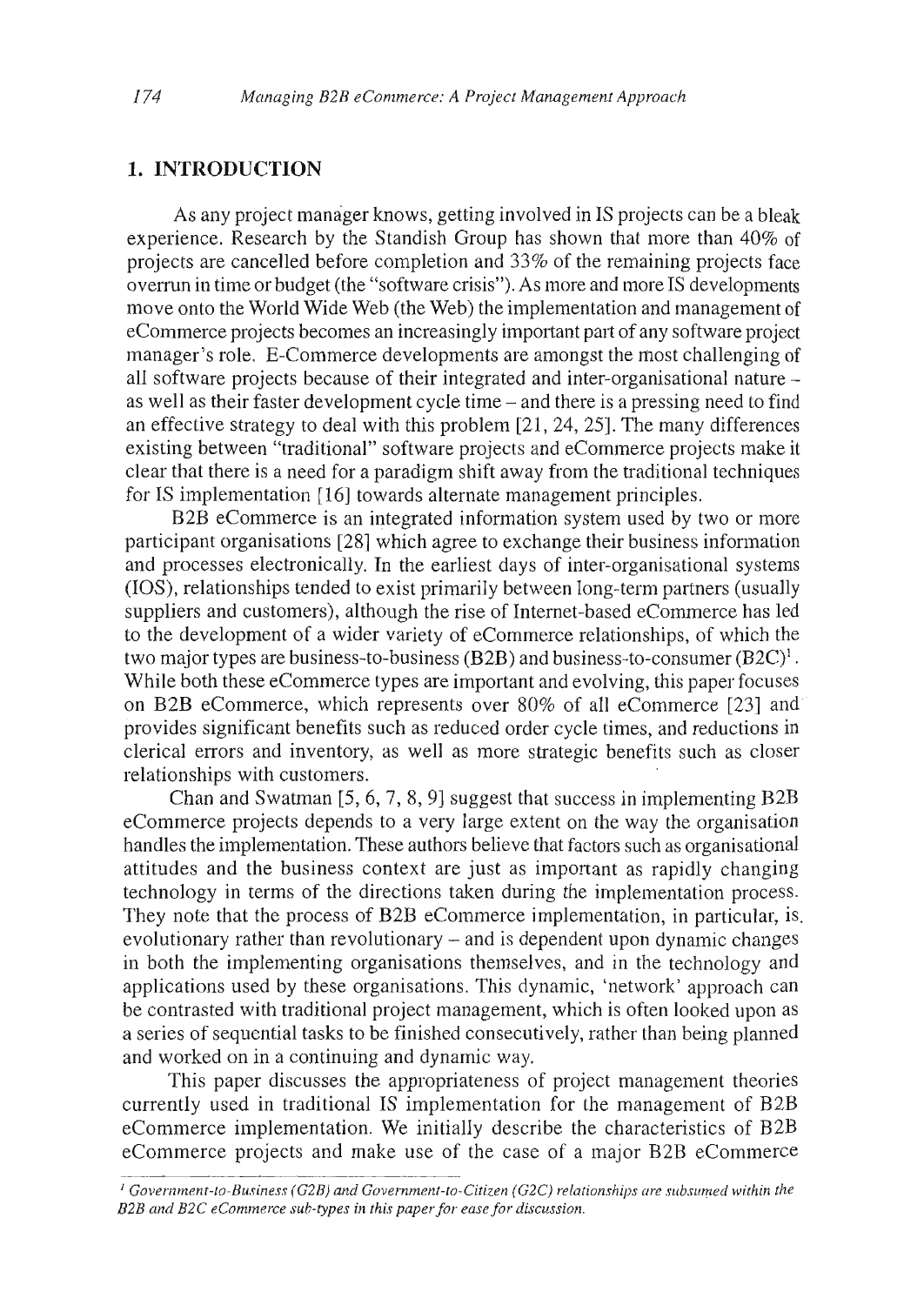implementation to highlight the multi-project nature of the activities involved. We then propose a new approach to managing B2B eCommerce projects, arguing that this synthesised approach can lead to better handling of B2B implementations.

## 2. PLANNING AND MANAGING B2B E-COMMERCE PROJECTS

One of the issues which are only just beginning to attract attention from authors in the eCommerce domain is the planning process for information systems. Three critical factors have been suggested as contributors to successful planning (though not necessarily always in relation to eCommerce systems):

- Management involvement [17, 12, 6, 7, 8];
- A broader view of the approaches used [11, 18];
- The alignment of the project planning with the organisation's overall strategic planning [14, 18,37, 15].

While these factors are widely recognised in the planning process, they are often neglected in the implementation process itself. In many ways, managing B2B eCommerce projects is similar to managing any other type of project, such as building a bridge, with the result that many of the recognised project management principles can be applied to this 'special case' of system project. B2B projects, however, have characteristic requirements which evolve from the specific nature of eCommerce and which require consideration over and above these 'traditional' project management concerns.

Kulik and Samuelsen [24] have identified 3 categories of eCommerce projects:

## A Dynamic Business and Technology Environment

"Internet technology today is like having a 2,OOO-piece Lego set and no instruction manual, with pieces continuously morphing into new shapes"[22]. The eCommerce project team members must constantly learn new technologies and tools - and the need to deal with new and rapidlyevolving business models during the project's life-time imposes continuous change during the implementation process.

## Research-Like

Research projects frequently carry high risk factors. eCommerce projects can be seen to fall within the category of research projects because of the continuous changes which occur in the project environment. Such situations dictate "loose" project management to adapt to environmental change.

## Mission Critical

Although eCommerce projects are research-like in nature, their implementation becomes more complex when they are also required to be of high quality and to have minimal defects. In these situations their integration with other business applications involves both internal and external linkages and constitutes a critical success factor for the business's ability to compete effectively.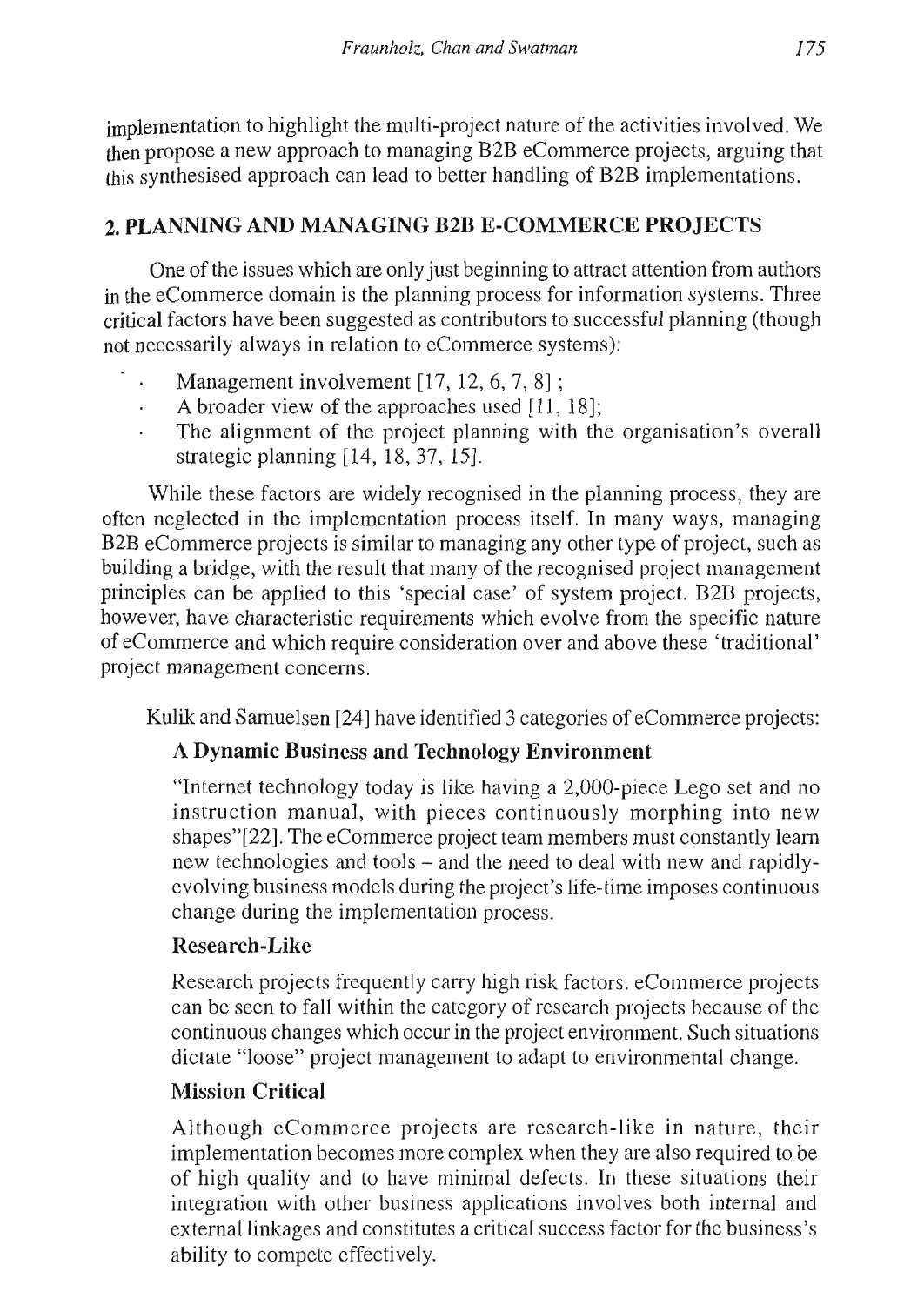These three characteristics suggest that managing a B2B eCommerce and be (and often is) more complex than managing other types of IS projector

We therefore chose to take a closer look at those issues which are not have a significant impact on the success of B2B eCommerce projects the way in which they are managed  $-$  bearing in mind that, by definition eCommerce relates to more than a single business. Table 1 summarises the relation

These characteristics are not mentioned in the Strategic Informations was Planning (SISP) literature. Although SISP has a solid pedigree and the Planning wide literature and exemplary base, its application to eCommerce is solitant early stages - possibly because, as Finnegan et al. [15] suggest, the same relatively new field. However, these authors believe that empirical data answers to avoid problems associated with developing guidelines for IOS implementation based exclusively on intra-organisational system examples. They helieve in organisations currently investing in IOS tend to implement a system of an antibasis without adequate planning  $-$  and those few organisations involved in  $\Gamma$ which do make use of IS planning techniques usually rely on traditional is planning approaches such as McFarlan and McKenney's [32] strategic grid.

Applegate *et al.* [1 extend this concern, noting that an information technology planning approach which is suitable at one time may not be suitable for another time when the position of the company in the grid has changed. In terms in eCommerce implementation, Plant [33] believes that organisations implementing eCommerce must be agile in their eCommerce strategy. He suggests that several key drivers of change (see *fig* 1) influence the development of the eComment  $\epsilon$ y divers of change (see  $\mu$ g 1) influence the development in accommodating rangg, and an



*Figure* 1: The seven key drivers for change [33]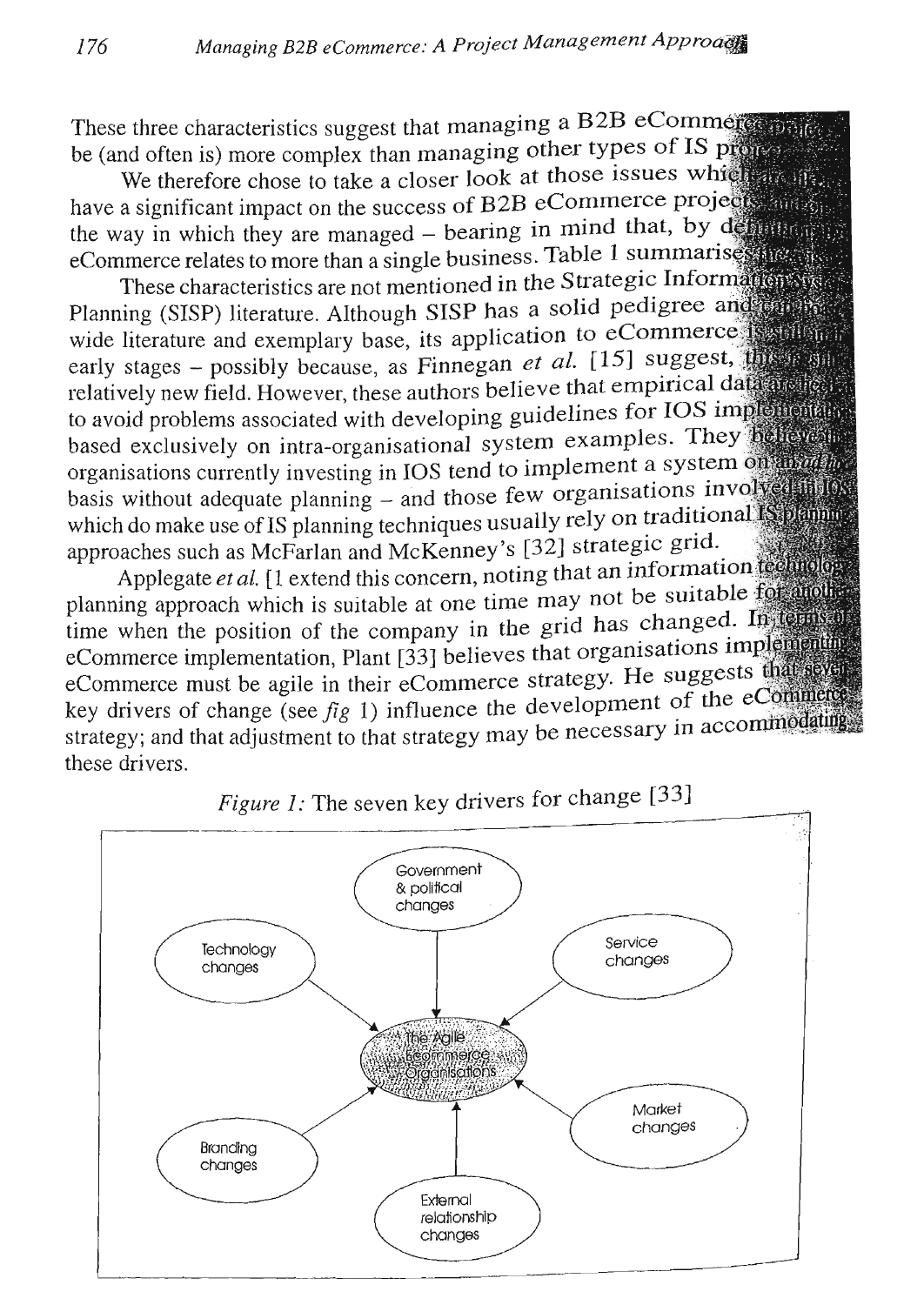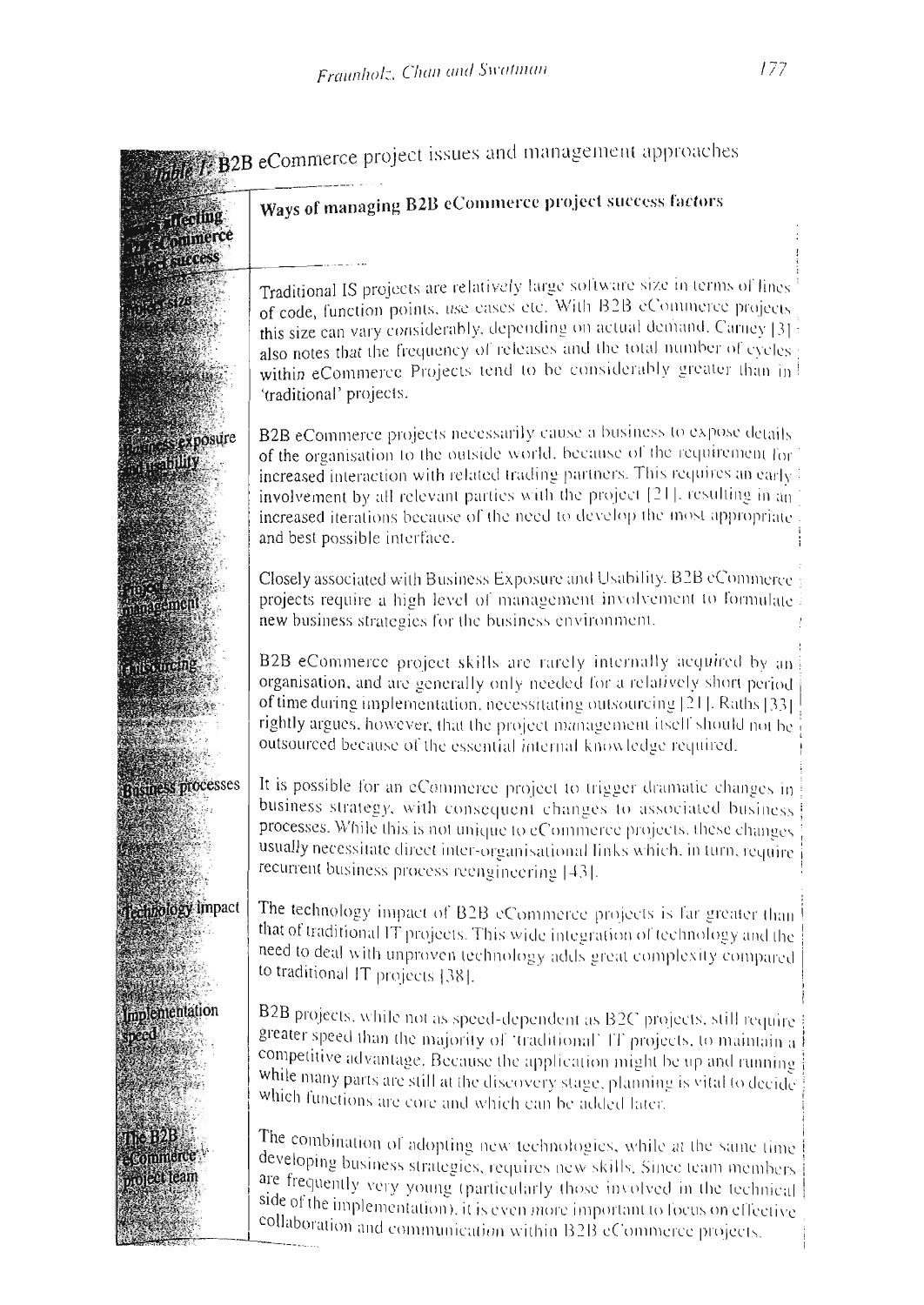## 3. B2B ECOMMERCE PROJECT MANAGEMENT IN PRACTICE - BHP STEEL

We can see how these theoretical views of the differences between 'traditional' and eCommerce project implementation work most effectively by taking a realworld case example. A long-term study of a major Australian eCommerce innovator, BHP Steel, provides us with a particularly good opportunity to gain insight into eCommerce strategy development (see [8] for a detailed description of the BHP Steel case).

BHP Steel, a subsidiary of the giant BHP group and itself one of Australia's largest companies, was a pioneer in the use of eCommerce both within the organisation and across corporate boundaries (inter-group and interorganisationally). The original concept of an electronic purchasing system arose from the level of competition existing within the steel industry. This concept was translated into a prototype system, which was initially developed in-house and then tested during a pilot implementation stage. Starting with only one electronic document, a purchase order, the initiative was expanded to include a number of business documents (order-status requests, requests for inspection, and despatch advices). In about eight months, the number of trading partners showed a consistent increase from the initial 12 suppliers to a total of 96 suppliers, which formed the largest trading network in Australia. After three years of operation, the electronic supply system was merged into a more sophisticated eCommerce system, the electronic trading gateway (ETG). A further enhancement of the ETG involved the use of bar-coding of steel products and the integration of this automated data capture with the eCommerce software. The growing popularity of the Web led to the development of a fourth eCommerce implementation which provided much of the ETG's functionality for smaller customers and suppliers via a Web-based interface.

*Asfig* 2 makes clear, these four eCommerce implementations were each treated as an entirely separate project and managed independently of one another.

- 1. Early implementation was the first eCommerce project in the organisation, starting in 1986 and ending in 1992, when this project was merged with the later company-wide EDI project known as the Electronic Trading Gateway (ETG).
- 2. The Electronic Trading Gateway (ETG) was the largest eCommerce project implemented by BHP Steel, in terms of both efforts and resources. It commenced in 1989-1990 when the early implementation had already been running for some time. Formally, this project ended at the end of 1994, but the diffusion and expansion of this initiative continues with new applications, documents and business units, as well as trading partners, still being added.
- 3. The Bar-coding project was introduced after an extensive study undertaken in 1993, which suggested that compounded benefits could be achieved through the integration of EDI and bar-coding.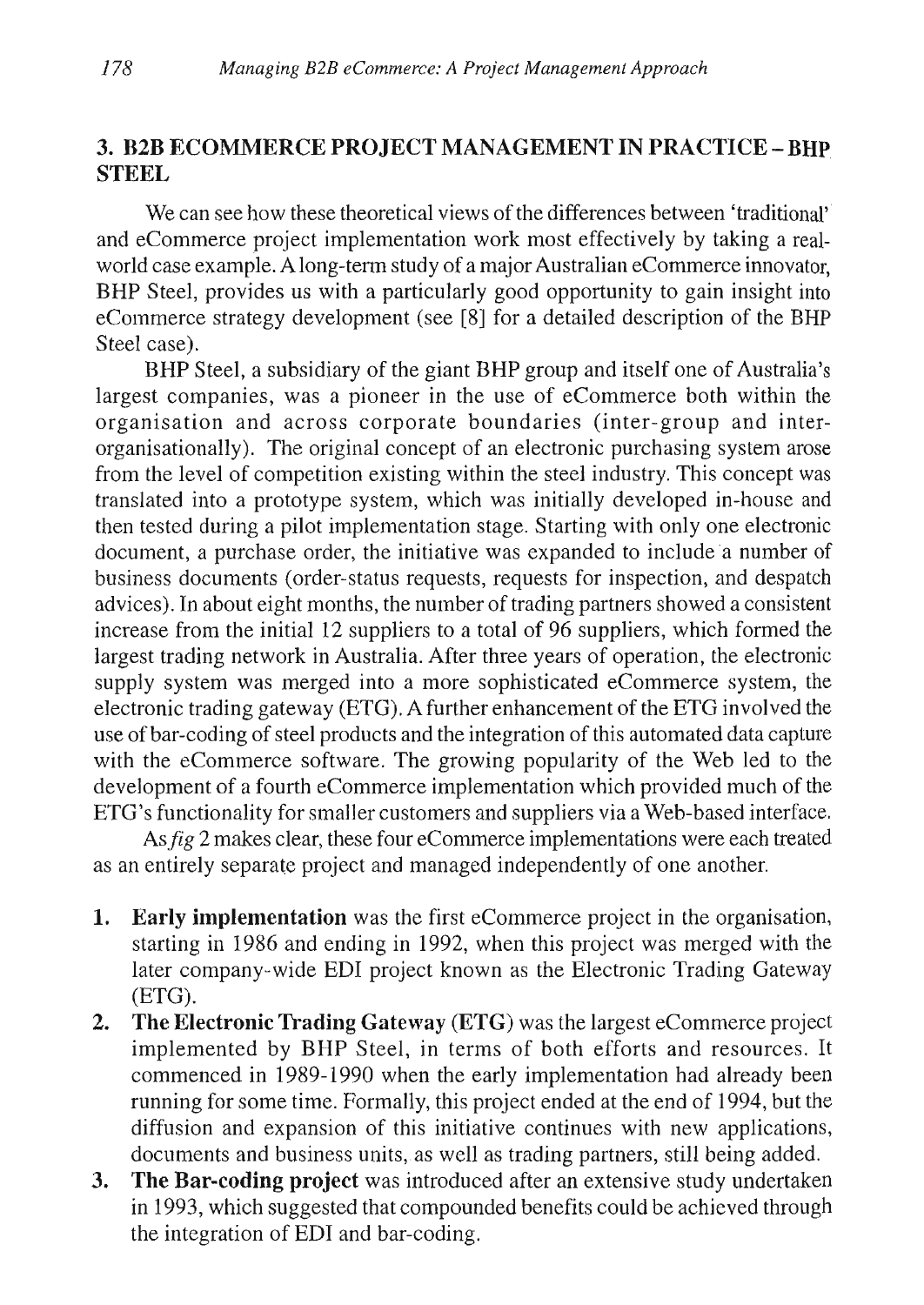4. An Internet-based eCommerce project commenced in 1996 with the widespread commercial use of the Internet. Starting from a pilot implementation with some of the company's closest trading partners, further development of this internet-based initiative is on-going.





Project duration and implementation

--- Implementation period

E-Commerce implementation within BHP Steel was not just a single, straightforward project which steadily developed into a mature concept. The organisation was involved in four different eCommerce projects, each having a different genesis and each driven by different forces. Lessons learned from the earlier projects were incorporated into later projects wherever possible - but the 'newness' of the field meant that some of these lessons could only be learned as they happened. One particularly important example of this was the fact that the ETO, while a significantly better-designed and managed project than the Early Implementation, was actually less successful in terms of numbers of users, because in this case BHP Steel was a supplier rather than a customer - and customers are the drivers and controllers of almost all B2B projects of this type. Such a lesson could only be learned from experience - and provides support for our view that B2B eCommerce project management must take a different path from the traditional, SISP-based approaches.

The process of change in eCommerce implementation within BHP Steel can be divided into six stages, as illustrated in Fig 3.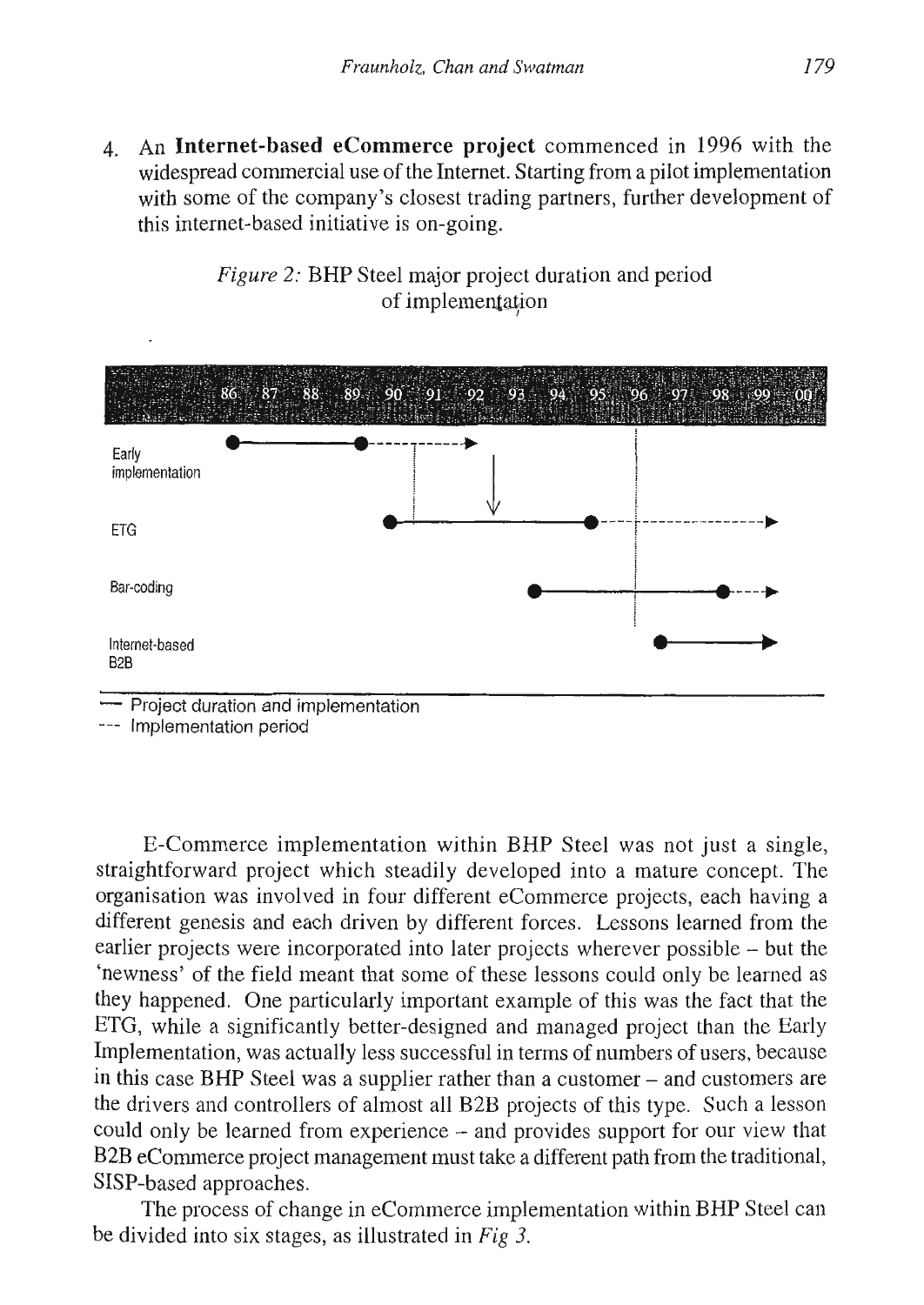

*Figure 3:* Six Stages of eCommerce implementation in BHP Steel

After the in-depth study of BHP Steel, Chan and Swatman [9] broadened their study of B 2B eCommerce implementation to 10 further Australian eCommerce innovators and are convinced that eCommerce implementation should not be seen as a single project, having a discrete start and end, but rather as a series of projects or, indeed, as a dynamic process. In most of the cases studied, when the initial efforts are successful, the organisation will move on to other eCommerce initiatives - a process which can take many years or even decades. As a consequence, managing eCommerce implementation might require the continual revision of the implementing organisation's strategies, including the consideration of various internal and external issues surrounding the implementation.

## 4. PROPOSED PROCESS MODEL FOR MANAGING ECOMMERCE PROJECTS

The experience of BHP Steel provides an insight into the complex dynamics of eCommerce projects and the implications eCommerce has for the project manager suggesting that many of the rules for traditional IS projects have to be altered to facilitate effective eCommerce project management. This can even go as far as needing to change the definition of projects in the eCommerce context – with an eCommerce project in many instances not having a defined ending but rather being a dynamic process which needs ongoing refinement.

Drawing on both the experience of the BHP Steel case study and the extant project management literature we have developed a preliminary process model *(seefigA),* which identifies principles for the successful implementation of B2B eCommerce projects.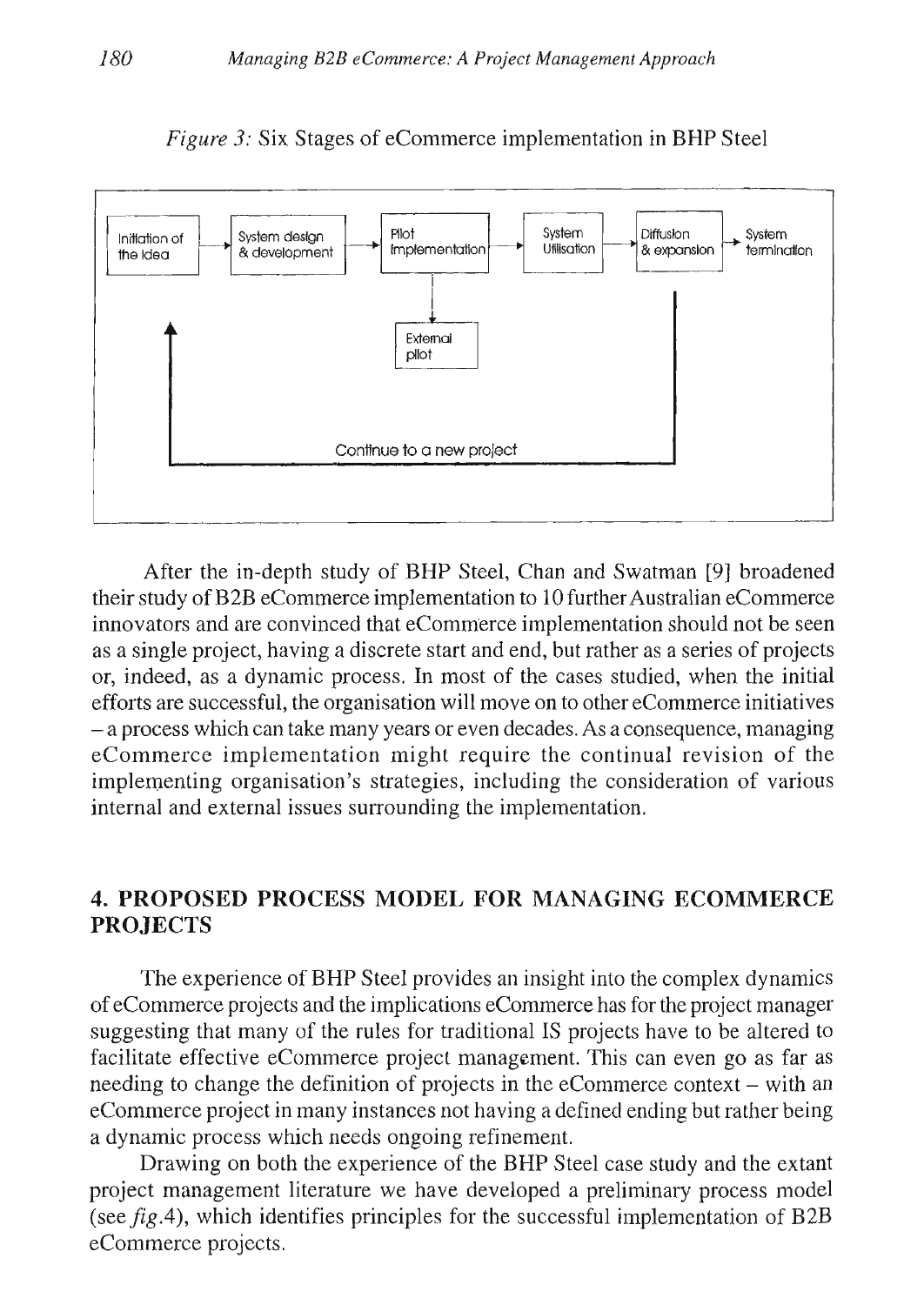



This preliminary process model will assist in supporting faster, but high quality and cost effective eCommerce application development. In order to derive the most benefit from this model it is necessary to identify the requirements and dynamics of eCommerce projects and understand the roles of the stakeholders and other individuals involved.

## **4.1. B2B eCommerce project requirement principles:**

## Define the project scope clearly:

The start of any B2B eCommerce project must be the definition and acceptance of a project "idea" by the management. Once this has been finalised the project manager takes over, clearly defining the project objectives and project scope to identify the requirements for achieving those objectives.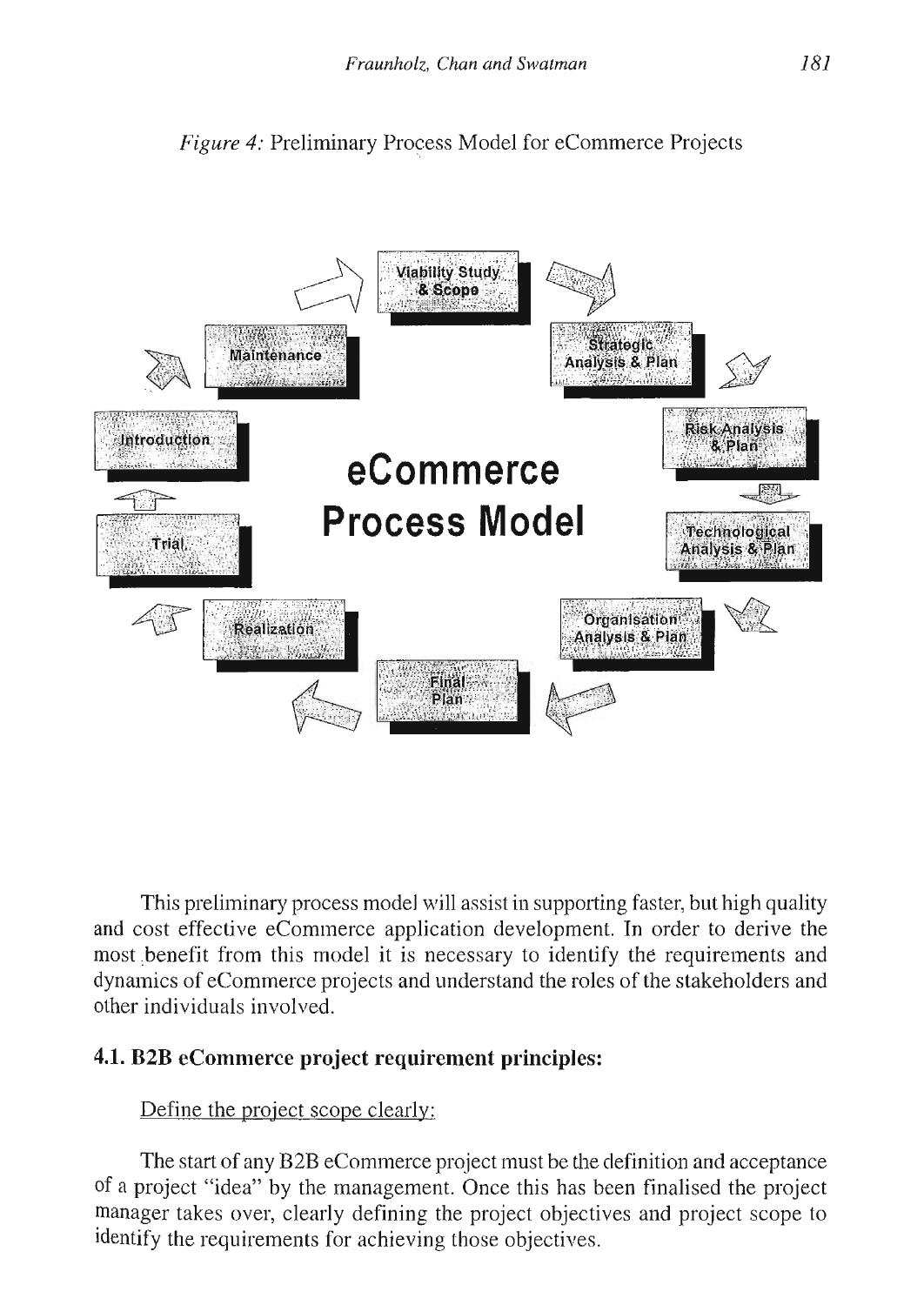The scope of a B2B eCommerce project should include the following 4 elements:

*Financial resources:* to define the required budget in order that the eCommerce project can be accomplished successfully.

*Personnel resources:* The project manager needs to define the expertise required, the in-house availability of the required skills, and the need for a consultant.

*Equipment:* The project manager needs to assess the available infrastructure, hardware, software, networking etc. as early as possible in order to identify the required equipment and tools for the project.

*Change procedures:* No matter how perfect the planning, things will happen during the life of the project which requires the project manager to make changes. Providing for change by advance planning is the project manager's responsibility.

#### Identify risks

Assessing risks within projects at early stages in order to alter plans for reducing risks constitutes another important duty of the project manager. The aim here is to set expectations before the start of a project and thus minimise unpleasant surprises.

#### Selecting appropriate technologies

The project manager should look for technology that is suitable for the project in hand, rather than necessarily using the very latest technology. Being aware that B2B eCommerce projects frequently require innovative and sometimes unconventional technologies and solutions, project managers should follow certain guidelines in choosing the appropriate technologies, for example:

*Scalability:* The platform for the e-business should be scaleable and able to support exponential growth for the demand of the e-business services.

*Security:* Security is a critical element that needs to be addressed carefully when implementing B2B projects. Technologies chosen must support all security levels.

*Centralised management:* technologies chosen should provide an option for centralised management in order to reduce the cost of management and operation thus increasing the operation efficiency for e-business [38].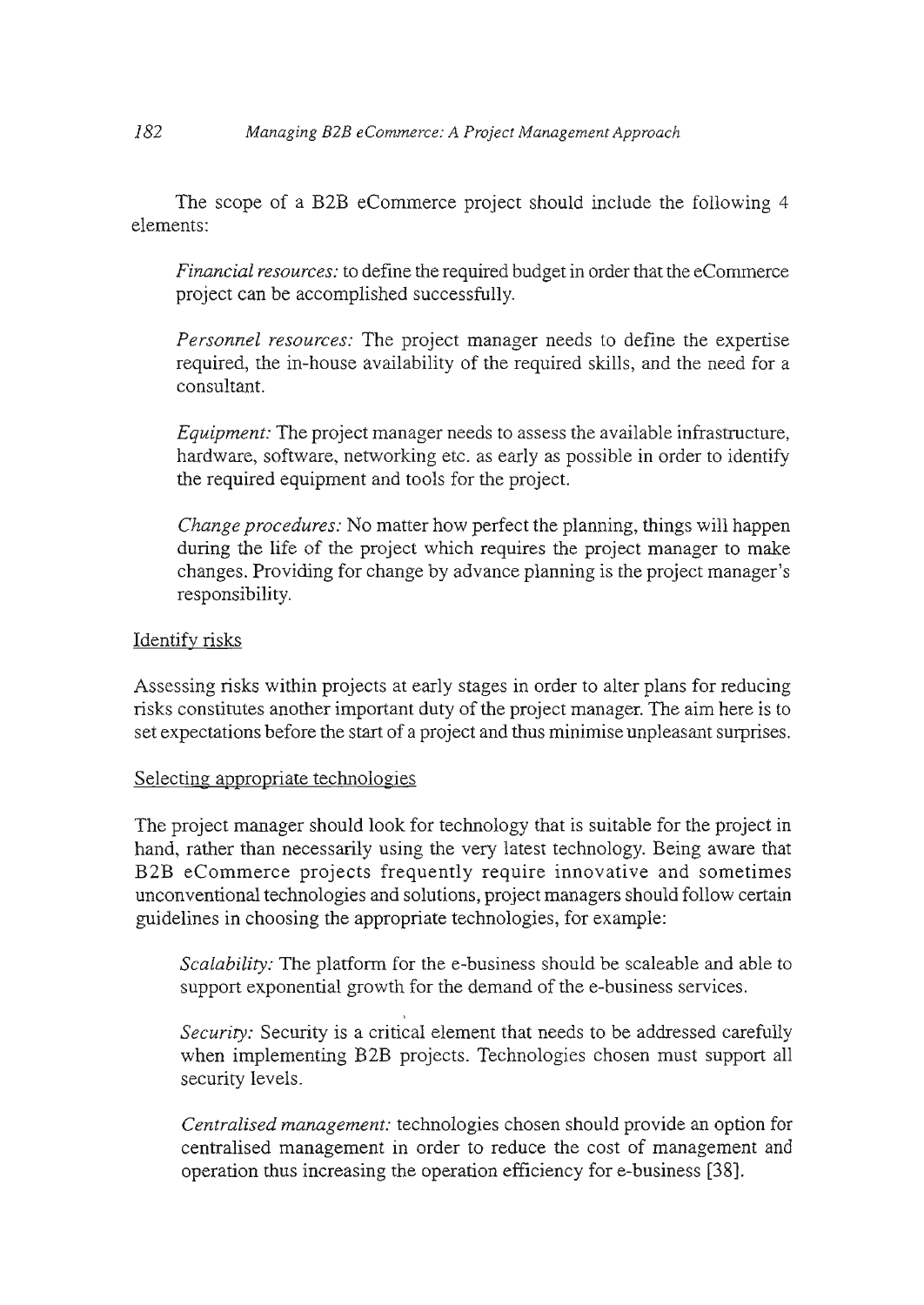#### **4.2. B2B eCommerce project team principles**

#### Focus on individual knowledge and innovation

In B2B eCommerce projects, the project manager should emphasise the value of each individual, the knowledge and skills and the exchange of the skills and knowledge among project team members. B2B eCommerce projects, in particular, require innovation and creative thinking from all team members.

#### Create an efficient communication environment

Project managers need to promote an efficient communication environment in which team members feel comfortable to report the real status of the project and not what they assume appropriate at the time. Furthermore, project manager should define a communication standard to avoid any miscommunication.

#### Development teams

As part of the management process it is advisable for large B2B eCommerce projects to be subdivided, so that sub-projects can be run in parallel. Every team should ideally consist of an analyst, a designer, a programmer and a user to come up with a quality outcome. Small development teams of 6 to 10 individuals and programming methods such as pair programming [16] promote teamwork and increase communication efficiency and quality, in addition to reducing implementation time.

#### Motivating team members

A project manager's main objective is to complete the project successfully [441. Therefore the project manager must eliminate any negative attitude or nonconstructive activity and take measures in order to re-build team spirit.

#### **4.3. B2B eCommerce project implementation principles**

#### Adaptability

Adaptability is probably the most powerful "technique" for dealing with uncertainty. Being able to adapt experiences, new approaches and learning from mistakes or accepting change etc. develops a flexibility level necessary for success in B2B eCommerce projects, eg through the adoption of techniques such as Extreme Programming.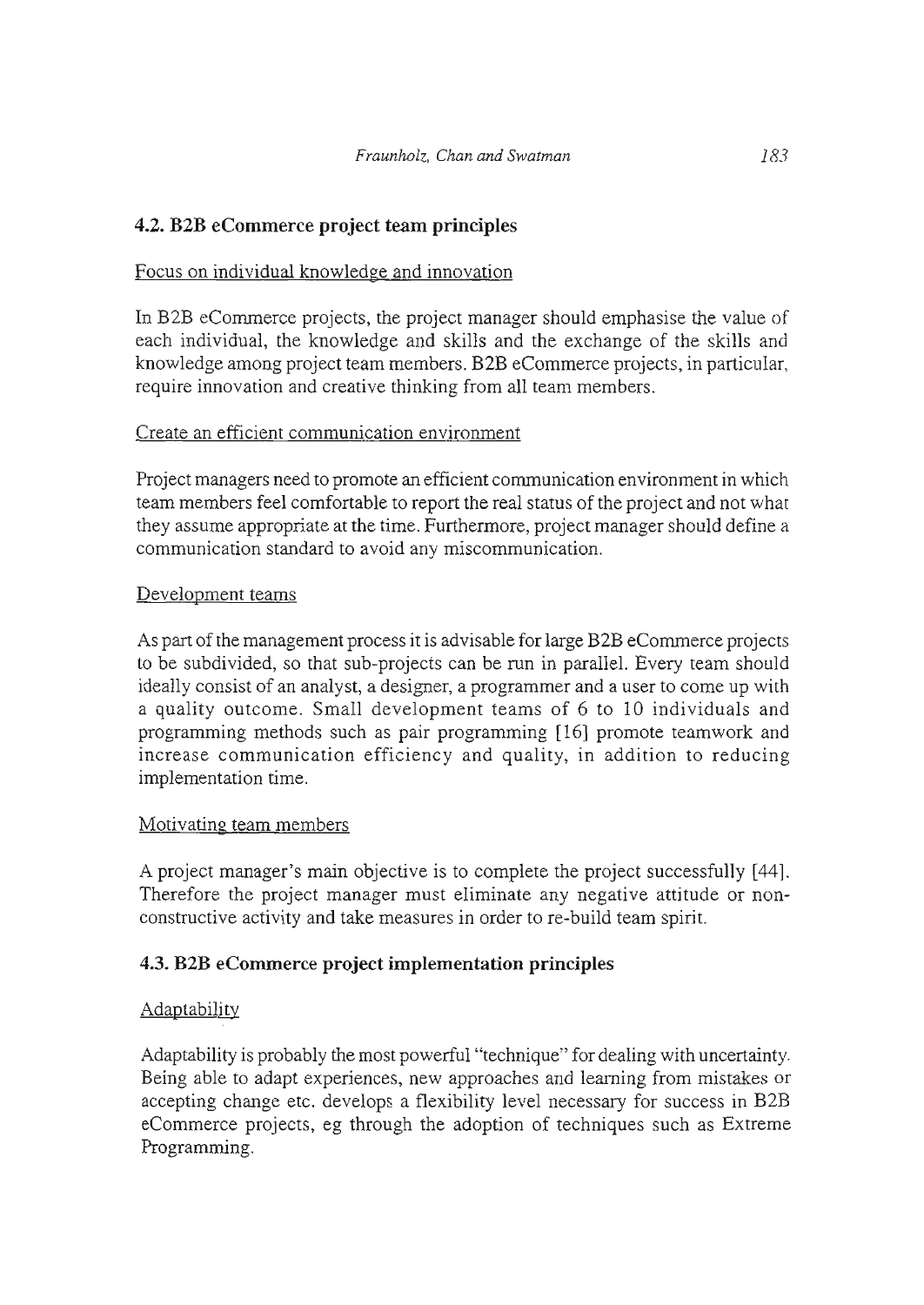#### Using iterative development and prototyping techniques

Iterative development in conjunction with iterative prototyping is effective in developing applications based on wide-ranging, high-level requirements. Iterative development helps in producing a high-quality solution since errors may be detected and corrected at an early stage. Prototyping minimises time taken, and the application can be improved and enhanced later [16].

#### **4.4. Business** case

Business resources are scarce and it is thus crucial to clearly define the objectives of a project before its implementation. It is equally important to avoid projects which cannot be effectively implemented, or which are likely to lead to futile results.

#### **4.5. Technology selection**

The technologies used in B2B eCommerce projects are complex, innovative and sometimes turbulent; therefore it might be helpful to base any decision on the following:

*Scalability:* The size of a B2B eCommerce project is difficult to identify before implementation and project managers should ensure that the technologies selected can be scaled to accommodate future needs.

*Security:* Because B2B eCommerce applications frequently offer an insight into businesses processes and depend on accurate date and time information, it is essential that the project manager identifies security issues and addresses them when selecting appropriate technology.

*Risk management:* eCommerce projects are particularly liable to crises, because of the time pressures involved in their implementation. To minimise these crises, it is necessary for the project manager to analyse and identify potential risk factors well in advance, and to have realistic procedures in place to deal with them.

#### **4.6. Trial**

As with most software projects the testing period before introduction is of considerable importance. We call this test period a 'trial' because, in an eCommerce context, testing is more than just a technical test. Because of the external orientation of a B2B eCommerce solution, there are additional issues to be taken into account.

It is necessary to get all the internal and external users of the eCommerce application involved, to ensure that it serves the purpose and that the necessary coordination has occurred in all aspects of the project. It is important that everybody feels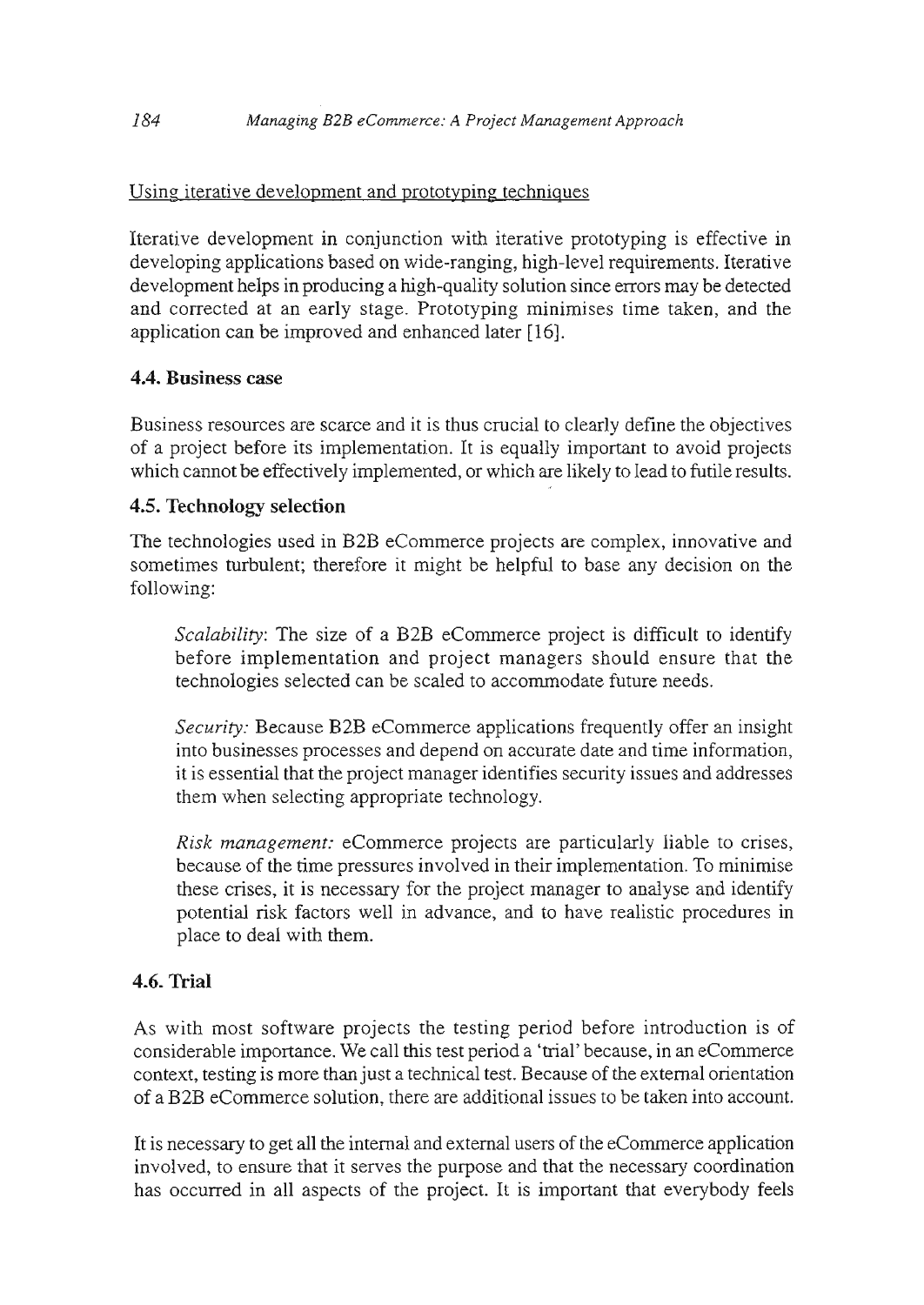comfortable with the interface and that there are no ambiguities which could cause difficulties once the system is used. In addition, the integration of the application with other systems of the implementing organisation  $-$  as well as with other systems of all other potential users – must be tested as thoroughly as possible, to ensure that the processes triggered are sufficient and adequate.

#### **5. CONCLUSION**

In this paper we have discussed the differences between 'traditional' software development projects and B2B eCommerce projects, suggesting that their interorganisational nature, speed of development and the need for ongoing modification  $-$  as well as their dependence on technologically-innovative approaches  $-$  makes them less suited to traditional software project management approaches. Managing B2B eCommerce projects requires, then, more than simple planning  $-$  it requires an understanding of the characteristics of the system, its users and its likely usage patterns. The characteristics of B2B eCommerce and the implementation issues arising should be considered when planning such projects to avoid disappointments and possible delays. Basing our argument on both the literature and a real-world case study, we have argued that because success depends so much on the process of managing the project, there is a need for a new process model for managing B2B eCommerce projects. This model offers an effective application of 'traditional' project management techniques to the special needs of eCommerce applications.

The tendency to see eCommerce projects as so urgent that time spent in project management or formalised system development is counter-productive has led to the creation of many sub-optimal Web-based applications. The model developed in this paper has the potential to avoid the waste of time and money involved in failed eCommerce projects. Such an approach is not only useful for large organisations like BHP Steel, but is possibly even more important in the case of small to medium enterprises, which have severely limited resources.

Although this model offers immediate assistance to the managers of all eCommerce projects, there are still a number of issues which need to be explored in the context of eCommerce project management – and we will continue to refine the process model to reflect the dynamic and demanding nature of eCommerce projects. Further research extensions will involve the application of the model to projects currently underway - and, in particular, the application of the model to smaller B2B eCommerce projects, to ensure that the rules apply as effectively in these cases as in the case of large companies such as BHP Steel.

#### **REFERENCES**

- 1. Applegate, L. M., F. W. McFarlan. Corporate Information Systems Management,.McGraw Hill, Boston, 1999.
- 2. Barrett, S. and B. Konsynski. Inter-Organization Information sharing systems, MIS Quarterly (Special Issue): pages 93-105, 1982.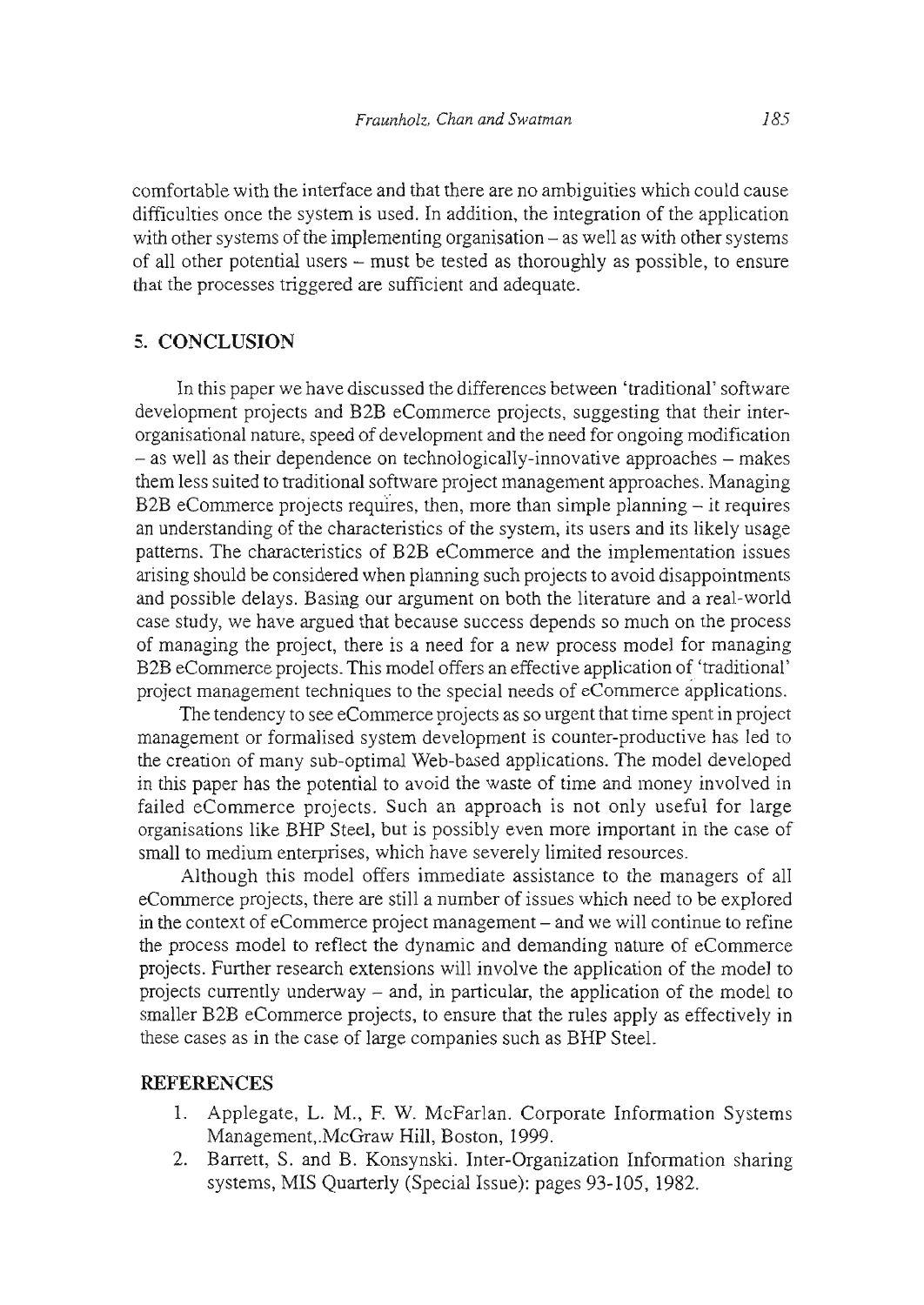- 3. Carney, J. PM Challenges for e-Business Solutions. PowerPoint Doc. PMI eBusiness SIG 2001 Symposium, Newtown Square, 2001.
- 4. Cash J.1. Jnr. Interorganizational Systems: An Information Society Opportunity or Threat? The Information Society. Volume 3(3):pages 199- 228,1985.
- 5. Chan C. and Swatman P.M.C. EDI implementation: A Broader Perspective. Eleventh Bled International Electronic Commerce Conference: Bled, Slovenia, pages 90-108, 1998.
- 6. Chan, C. and P. M. C. Swatman. B2B eCommerce implementation: The case of BHP Steel. European Conference on Information Systems (ECIS).Copenhagen, Denmark. 1999a.
- 7. Chan, C. and P. M. C. Swatman. E-Commerce Implementation in Australia: a Case Study Approach. Collecter, Australia. 1999b.
- 8. Chan, C. and P. M. C. Swatman. From EDI to Internet Commerce: the BHP Steel experience. The Journal of Internet Research, Volume 10(1): pages 72-82,2000.
- 9. Chan, C. and P. M. C. Swatman. Management and business issues for B2B eCommerce implementation. HICSS-35, The Hilton Waikoloa Village, Hawaii, 2002
- 10. Ciborra, C.The grassroots of IT and strategy. Strategic Information Systems. In C. Ciborra and T. Jelassi(ed), John Wiley & Sons: Australia, pages 3-23, 1994.
- 11. Ciborra, C. U. Tactical Information Systems. Teams, markets and systems: Business innovation and information technology. C. U. Ciborra(ed). University of Cambridge, Cambridge., pages 171-183, 1993.
- 12. Cox, B. and Ghoneim, S. Strategic use of EDI in the public sector: the HMSO case study. Journal of Strategic Information Systems, Volume 7(1): pages 37-51,1998.
- 13. Damanpour, F (2001). E-business E-commerce Evolution: Perspective and Strategy. Managerial Finance, Volume. 27(7), pages 16-33,2001.
- 14. Earl, M. J. Management Strategies for Information Technology. Burr Ridge, ILL, Irwin, USA, 1989.
- 15. Finnegan, P., R. D. Galliers. Systems Planning in an Electronic Commerce, Environment in Europe: Rethinking Current Aprroaches. Electronic Markets ,Volume 8(2): 35-38.1998.
- 16. Fournier, R. Build E-Business Applications Faster, InfoWorld, Volume 22(51), page 57.2000.
- 17. Galliers, R. D. Strategic Information Systems Planning: myths, realiiy and guidelines for successful implementation. Strategic Information Management Challenges and Strategies in Managing Information Systems. Butterworth-Heinemann Limited. R. D. Galliers and B. S. H. Baker [ed].,1994.
- 18. Galliers, R. D. and B. S. H. Baker. Strategic Information Management: Challenges and Strategies in Managing Information Systems. Butterworth-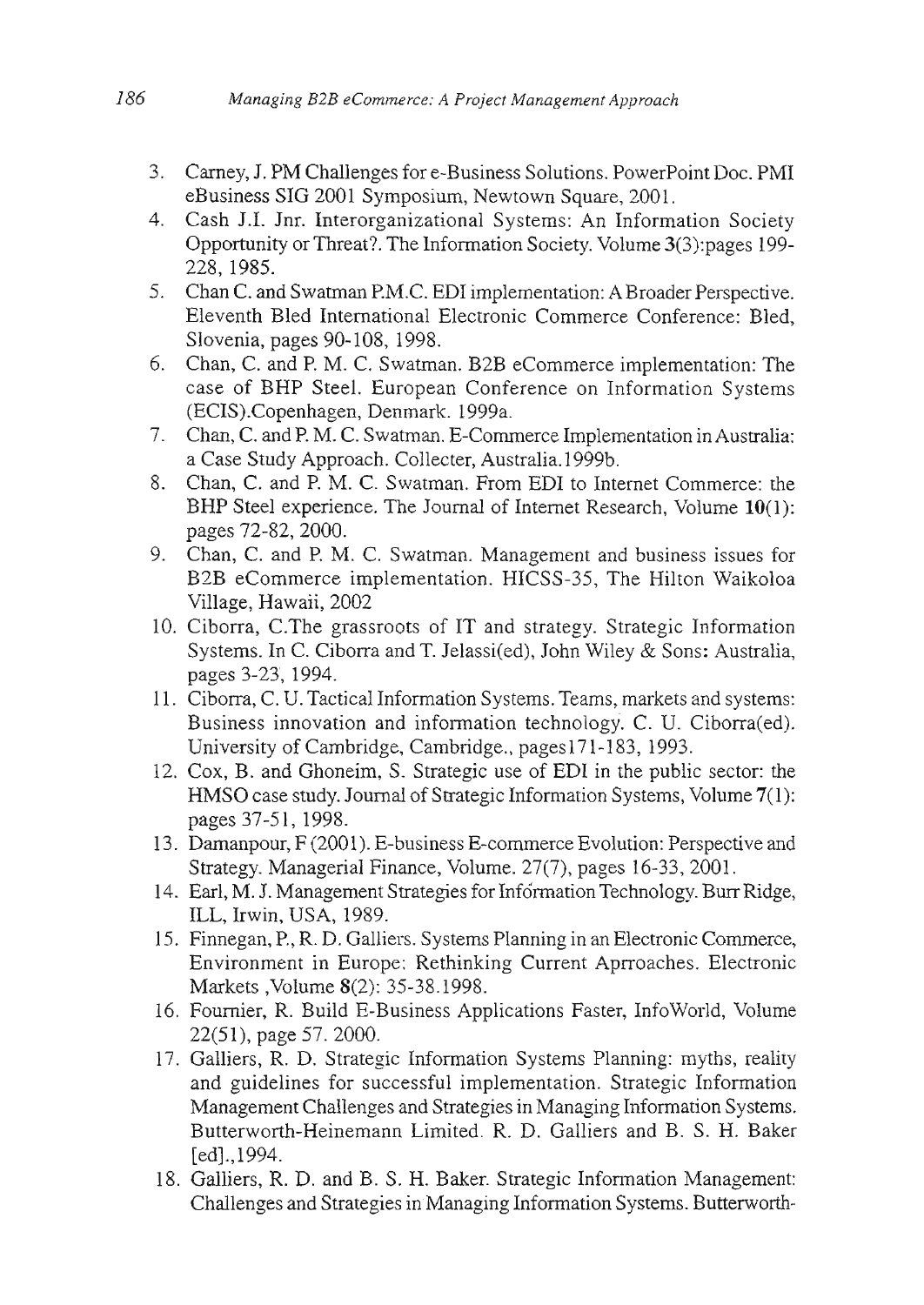Heinemann, Oxford. 1995.

- 19. Galliers, R. D., P.M.C. Swatman, P.A., Swatman. Strategic Information Systems Planning: Deriving Comparative Advantage from ED!. Journal of Information Technology, Volume **10:** pages 149-157.1995
- 20. Gomolski, B. E-Biz the Right Way. Info World, Volume. 23(20) pages 114- 117,2001.
- 21. Highsmith, J. What is e-project Management?, Cutter Consortium. Free Research Articles, November, 2000a.
- 22. Highsmith, J. What is an E-Project in E-Project Management: Harnessing Innovation and Speed. Volume  $I(1)$ , 2001.
- 23. IDC, Canada: the State of eBusiness when compared to the US, International Data Corporation (Canada) Ltd. Report, October 2000 [available online: http://ebusinessroundtable.ca/documents/ ide\_comparison. pdf].
- 24. Kulik,P & Samuelsen,R. e-Project Management for the New Reality. PM network, March 2001.
- 25. Lacy, K. eBusiness Strategies and Solutions: Project Management Perspectives, PowerPoint Document. PMI eBusiness SIG 2001 Symposium, Newtown Square, 2001.
- 26. Lientz, B. P. & Rea, K. P. Breakthrough Technology Project Management. Academic Press, New York, 200Ia.
- 27. Lientz, B. P. & Rea, K. P. Dynamic E-Business Implementation Management, Academic Press, New York. 2001b.
- 28. Martin, E. W., C. V. Brown. Managing Information Technology: What Managers Need to Know. Prentice Hall, London, 1999.
- 29. McFarlan, F. W. Portfolio Approach to information systems, Harvard Business Review (September-October): pages142-1S0, 1981.
- 30. Plant, R. e-Commerce Formulation of Strategy. Prentice Hall, NJ, 2000.
- 31. Raths, D. Agent of e-change. InfoWorld, Volume 22(48), pages 47-SS, 2000.
- 32. Richardson, J. Tips and Techniques on the Art of e-Commerce Project Management, PowerPoint Document, PMI eBusiness SIG 2001 Symposium, Newtown Square, 2001.
- 33. Segars, A. and V. Grover. Profiles of Strategic Information Systems Planning, Information Systems Research, Volume 10(3): pages 199- 232,1999.
- 34. Segars, A. H. and V. Grover. Strategic Information Systems Planning Success: an Investigation of the Construct and Its Measurement, MIS Quarterly(June): pages 139-163, 1998.
- 3S. Thomas, M & Leszinski,R. Avoid E-Business Project Pitfalls, e-Business Advisor,Volume 17(9), page 28, 1999.
- 36. Vowler, J, How to conduct an e-project, Computer Weekly, November 23, page 105,2000.
- 37. vVard, J. and P. Griffiths. Strategic Planning for Information Systems, John